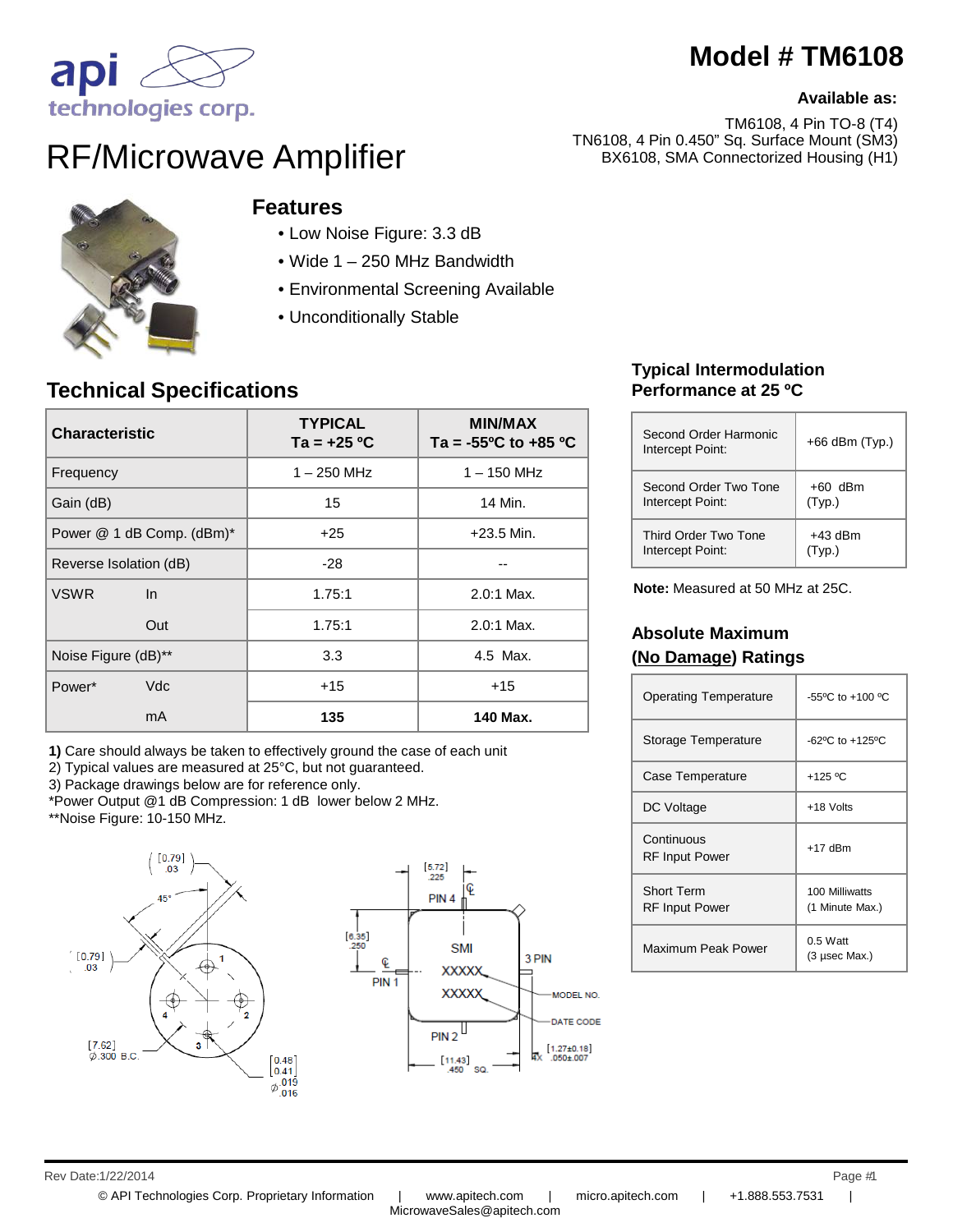## **Model # TM6108**



© API Technologies Corp. Proprietary Information | www.apitech.com | micro.apitech.com | +1.888.553.7531 | MicrowaveSales@apitech.com